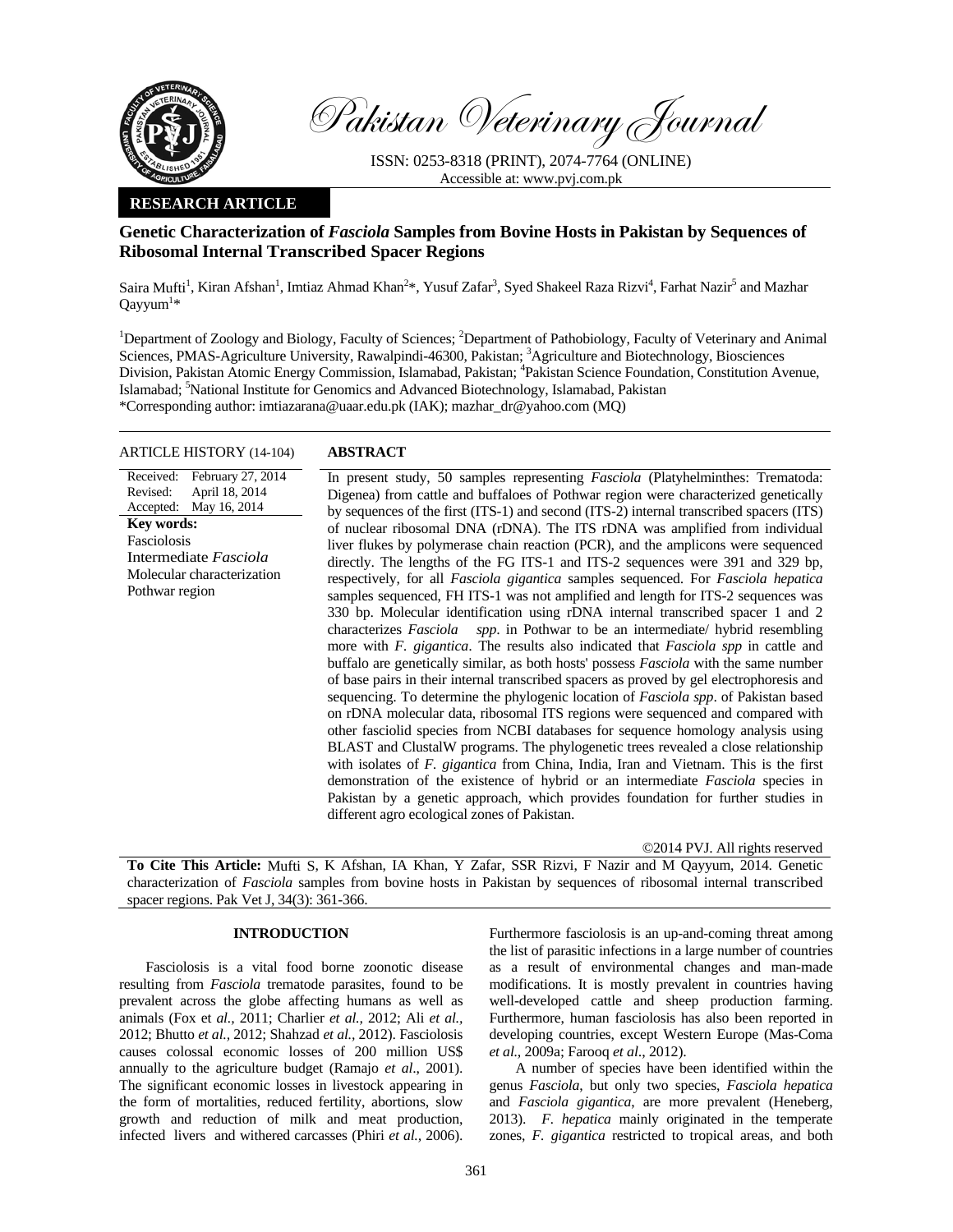these species overlapping in subtropical areas (Mas-Coma *et al.,* 2005; Mas-Coma *et al.,* 2009b). In addition to both these species an intermediate form has been identified from European and Asian countries by using the first and second internal transcribed spacers (ITS-1 and ITS-2) of ribosomal DNA (rDNA) as genetic markers (Choe *et al.,* 2011; Ali *et al.,* 2012; Farjallah *et al.,* 2013; Phalee and Wongsawad, 2014).

 Genomic studies are very useful to explore the epidemiology, genetic variation and diagnosis of fasciolids (Liu *et al.,* 2014). Recent applications in molecular biology, particularly; amplification of specific DNA regions and direct sequencing has allowed the differentiation of closely related species (Chaichanasak *et al.,* 2012; Dar *et al.,* 2012). Previous findings have revealed that the sequences of ITS-1 and ITS-2 of rDNA are dependable genetic markers. Due to its highly repeated and conserved regions the nuclear ribosomal DNA is especially designed for molecular studies (Chilton, 2004; Choe *et al.,* 2011).

Previous studies based on ITS-1 and ITS-2 sequences of fasciolids were conducted in different Asian countries for species differentiation (Ali *et al.,* 2012; Phalee and Wongsawad, 2014). However, there had been no report on characterizing *Fasciola* from Pakistan using genetic approaches. Therefore, the present study was conducted to characterize *Fasciola* samples from Pothwar region of Pakistan from bovine hosts by sequences ITS-1 and ITS-2 of rDNA because these sequences have been shown to provide specific markers for the description of *F. hepatica, F. gigantica,* and the "intermediate *Fasciola"* (Ali *et al.,* 2012).

## **MATERIALS AND METHODS**

**Source of** *Fasciola* **sample:** Adult *Fasciola* were collected from liver of cattle and buffaloes collected from slaughterhouses from Pothwar region, Pakistan. Worms were washed extensively in physiological saline, identified morphologically as *Fasciola* by using existing keys (Yamaguti, 1958). The flukes which were to be used for genomic DNA extraction were stored in 90% ethanol at  $4^{\circ}$ C.

**Extraction of genomic DNA:** Genomic DNA was extracted from 50 individual specimens and also from the apical portion of the fluke according to the method described by Semyenova *et al.* (2003), with slight modifications. DNA samples were eluted into 50  $\mu$ l H<sub>2</sub>O and stored at -20ºC, until further use.

**PCR amplification for Genetic markers (rDNA ITS-1 ITS-2):** Polymerase chain reaction was used to amplify the complete ITS-1 and ITS-2 genetic markers. Four pairs of primers were designed two each from the known sequences of *Fasciola gigantica* and *Fasciola hepatica*. The primers were custom synthesized (MBI-Fermentas) using the information in NCBI data base given in Table 1. PCR reactions were performed using standard protocol in a thermocycler (Applied Biosystems). Samples without genomic DNA were included in each amplification run as "negative" control. The DNA quality was checked on a DNA nanophotometer (IMPLEMEN) initially and then on

1% agarose gel. An aliquot (10 µl) of each amplicon was examined in (0.5 M) TAE buffer stained with ethidium bromide. The DNA size marker of standard 1kb was used.

**PCR product purification cloning and sequencing:** PCR products of FG-ITS1, FG-ITS 2 and FH-ITS2 from the six representative hosts were purified using QIA quick Purification kit (QIAGEN), according to the manufacturer's instructions. Direct sequencing of PCR products was done using PCR primers as sequencing primers. The ITS-1, ITS-2 PCR products were cloned in TA cloning vector using TA cloning kit (Invitrogen, USA). The cloned samples were sent for sequencing to Macrogen, Korea. Sequencing was done several times in order to ensure accuracy.

## **Sequence analysis**

**Sequence alignment:** The alignments were constructed using CLUSTALW (Thompson *et al.,* 1994), TCoffee (Notredame *et al.,* 2000) and MUSCLE (Edgar, 2004). A comparison was done between progressive alignments and iterative alignments. The alignments considered in this exercise were of MUSCLE which works iteratively. The gaps between alignments and the regions which are identical are all discarded and blocks of relevant regions are joined together. This was done using G-blocks (Castresana, 2000; Talavera and Castresana, 2007).

**Sequence comparison:** Sequences obtained were analyzed using Bio-Edit software and aligned with published sequences ITS-1, ITS-2 rDNA belonging to *Fasciola spp*  acquired from the GeneBank EMBL by using accession numbers. Only those sample sequences were taken which were complete and were high scoring blast sequences.

**Phylogenetic interference:** The trees were constructed using two different approaches. BioNJ (Gascuel, 1997) was used to construct the tree according to neighbor joining method. Bootstrap value of 1000 was used. Any branch having a less bootstrap value in the result was collapsed. The second approach used was Bayesian methods. MRBAYES 3.0 (Ronquist and Huelsenbeck, 2003) was used for analysis of the data. MRBAYES and BioNJ were integrated in a workflow using Phylogeny (Dereeper *et al*., 2008). All the trees constructed were rendered and visualized in TreeDyn (Chevenet *et al.*, 2006).

### **RESULTS**

In current study, *Fasciola* samples from cattle and buffalo from different locations in Pothwar region (Pakistan) were compared with other *Fasciola* species from ruminant and human hosts belonging to different geographical locations. The PCR products of FG ITS-1 (391 bp) and FG ITS-2 (329 bp) were subjected to direct sequencing and were also cloned in TA cloning vector (MBI, Fermentas) for sequencing. The PCR products for FH ITS-2 (330 bp) were processed similarly.

The FG ITS-1 rDNA of Pakistani *Fasciola* were compared with known sequences of other *Fasciola gigantica* obtained from GenBank. The BLAST hit results are shown in Table 2 and indicated maximum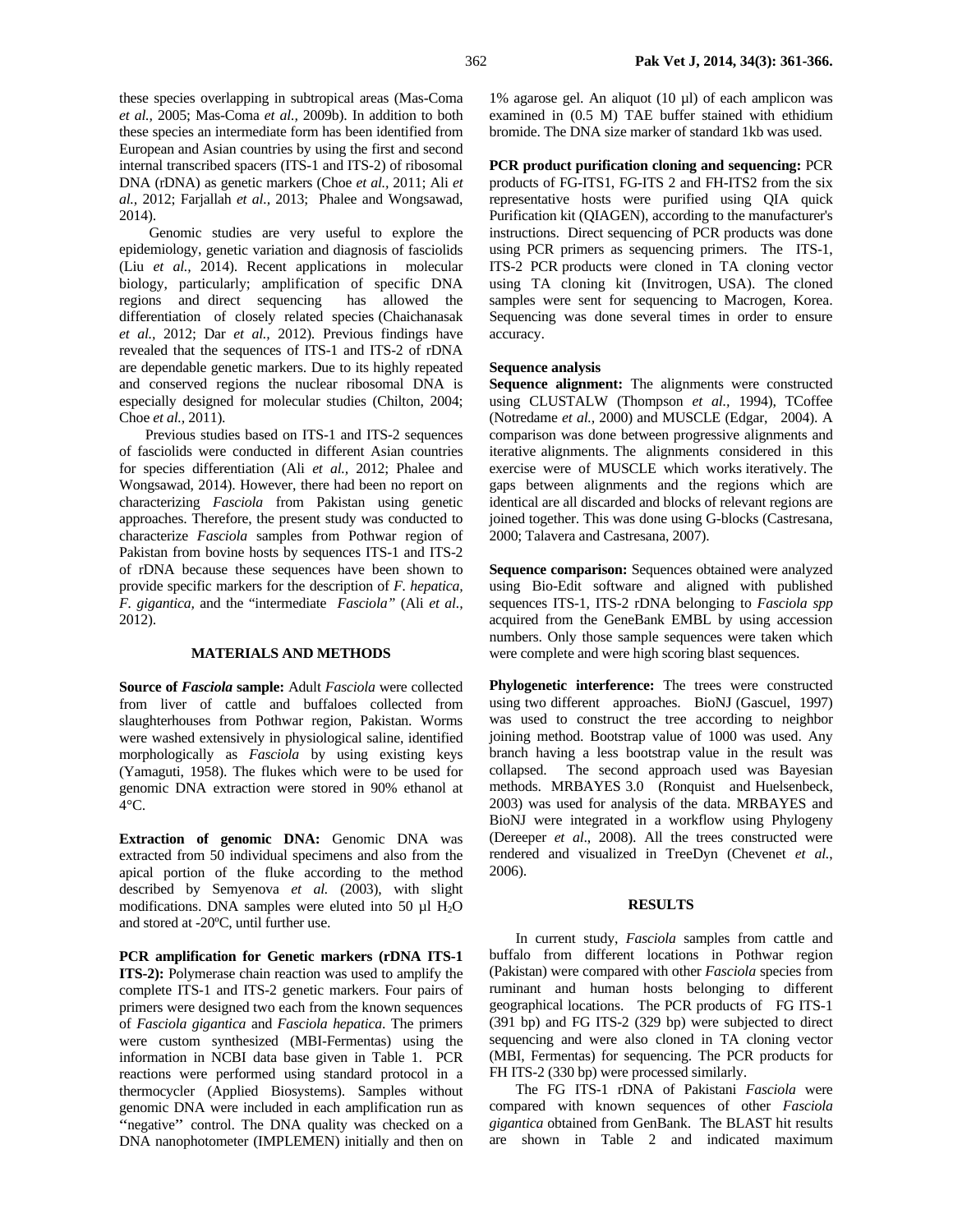similarity with *Fasciola*, from buffalo in China, with two nucleotide differences. A four nucleotide difference existed with isolates from Asia (Indonesia, India, Japan, South Korea, Thailand, Vietnam) and Africa (Egypt, Nigeria, Kenya, Burkina Faso and Zambia). The phylogenetic tree constructed by Bayesian method support the blast results by showing similarity between FG ITS1 (Pakistan) and the FG ITS1 species in China, India and South Korea (Fig. 1).

When FG ITS-2 rDNA sequences were compared with *F. gigantica* species (Table 3), the results showed similarity with two nucleotide differences (isolates from China) and three nucleotides difference (isolates from Egypt, Indonesia, India, Japan, Nigeria and Vietnam). A four nucleotide difference was present in isolates from Burkina Faso, Zambia and Kenya. A Phylogenetic tree using the Bayesian method (Fig. 2) and Cladogram indicated that FG ITS2 found in Pakistan is unique from the FG ITS2 found in other locations.

ITS-1 marker for *F. hepatica* could not be amplified, whereas, the ITS-2 marker was amplified successfully. The results described that FH ITS-2 from cattle and buffalo were found to be less similar with *F. hepatica* from various hosts, but more similar with *Fasciola* species (Table 4). Maximum similarity existed between Vietnam *Fasciola hepatica* in humans, with only one nucleotide difference. The other isolates showed a variable relationship with six nucleotide difference. The same relationship is also shown in the phylogenetic tree (Fig. 3). Phylogeny suggests that the closest neighbours of Pakistani FH ITS2 are Vietnam and Iran. The gel picture of *Fasciola* species from cattle and buffaloes showed the same band pairs (Fig. 4 and 5).

#### **DISCUSSION**

The identification and molecular characterization of existing *Fasciola* species in Pothwar region was done in present study by comparing sequences of ITS-1 and ITS-2 rDNA of Pakistani *Fasciola* with *Fasciola* species from other geographical locations and especially in neighboring Asian countries. Another objective was to investigate species of origin and its diversion or resemblance with ancestors. Phylogenetic analysis was performed using nuclear ITS-1, ITS-2 sequences in a number of individual worms, from buffalo and cattle and their comparison with available identified sequences in the NCBI data bank.

The Pakistani ITS-1 and ITS-2 sequences of *Fasciola* from cattle and buffalo, when compared with each other were exactly the same. FG ITS-1 resembled FG ITS-1 (*F. gigantica*) present in China, India and Egypt. The cladograms showed that Pakistani FG ITS-2 isolates to had very little ancestral relationship with the other isolates, suggesting that the isolates of FG ITS2 found in Pakistan are different from the ones already characterized in different regions of the world, and thus are unique these results are supported by strong branch support values. Whereas, the BLAST results show a resemblance of Pakistani FG ITS-2 to be unique with resemblance to *F. gigantica* isolates from China, Egypt, India, Indonesia, Japan, Nigeria and Japan.

The FH ITS2 Bayesian tree shows Pakistani FH ITS2 to be present on the same cluster as *F. gigantica* from Vietnam. The parent cluster is shared with *F. gigantica*



**Fig. 1:** Phylogenetic tree of FG ITS-1 constructed by Bayesian methods showing similarity of FG ITS1 (Pakistan) with the FG ITS1 species in India, South Korea, and China. Accession no. with country and *Fasciola* type is also given. Fg: *Fasciola gigantica*, Fh: *Fasciola hepatica* and *Fas sp*: *Fasciola*  species/intermediate. Numbers in red on tree branches show the branch support values in percentages.



**Fig. 2:** Phylogenetic tree of FG ITS-2 constructed using Bayesian methods indicates that FG ITS2 found in Pakistan is unique from the FG ITS2 found at other places. Accession no. with country and *Fasciola*  type is also given. Fg: *Fasciola gigantica*, Fh: *Fasciola hepatica* and Fas sp: *Fasciola* species/intermediate. Numbers in red on tree branches show the branch support values in percentages.



**Fig. 3:** Phylogenetic tree of FH ITS2 constructed using Bayesian analysis suggests that the closest neighbours of FH ITS2 in Pakistan are Vietnam and Iran. Accession no. with country and *Fasciola* type is also given. Fg: *Fasciola gigantica*, Fh: *Fasciola hepatica* and Fas sp: *Fasciola*  species/intermediate. Numbers in red on tree branches show the branch support values in percentages.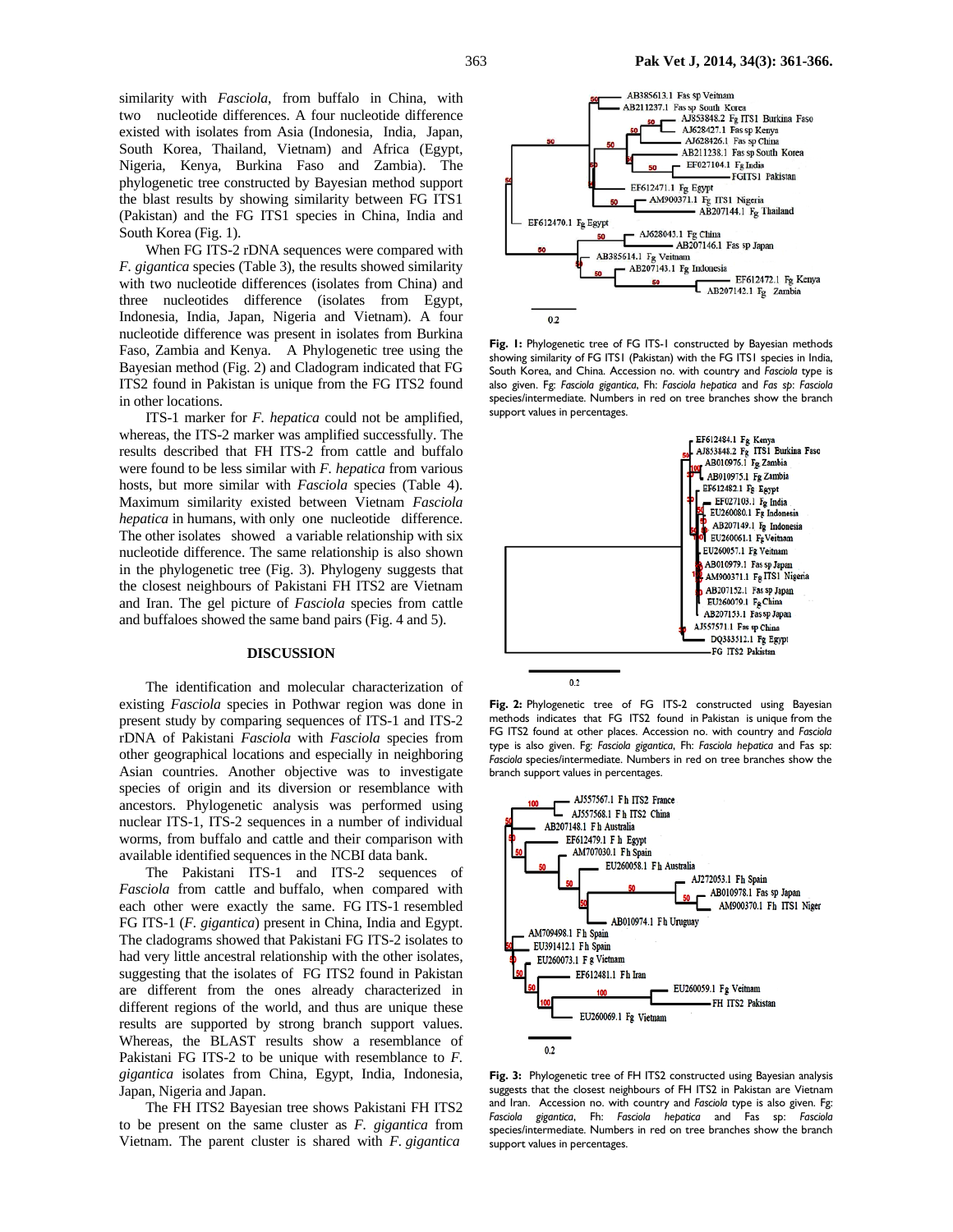**Table 1:** Primers pairs used for amplification of *Fasciola ITS* markers with Genebank accession Numbers.

| Primer Pair       |                                         | GeneBank Accession No. |
|-------------------|-----------------------------------------|------------------------|
| $FG-ITS - I F:$   | GCG ACC TGA AAA TCT ACT CTT ACA CAA GCG | EF612472               |
| $FG-ITS - I R:$   | GAC GTA CGT ATG GTC AAA GAC CAG GTT     |                        |
| FG- ITS -2 $F$ :  | GCT TAT AAA CTA TCA CGA CGC CCC AC      | EF612484               |
| FG-ITS -2 $R$ :   | GAA GAC AGA CCA CGA AGG GTA CCG TC      |                        |
| FH-ITS-IF:        | CTA CTC TCA CAC AAG CGA TAC ACG         | EF61246                |
| $FH$ -ITS-IR:     | GTA CGT ATG GTC AAA GAC CAG GG          |                        |
| $FH$ -ITS-2 $F$ : | GCT TAT AAA CTA TCA CGA CGC CC          | EF612481               |
| $FH$ -ITS-2 R:    | GAA GAC AGA CCA CGA AGG G               |                        |

**Table 2:** Comparison of FG ITS-1 of *Fasciola* spp hosted in bovines (present study) with *F. gigantica* from different geographical locations. The variable positions with the country and accession number are also specified.

| ITS I          |    |     |     | Variable positions FG |                      |
|----------------|----|-----|-----|-----------------------|----------------------|
| 39             | 43 | 172 | 383 | Country               | <b>Accession No</b>  |
|                |    | G   |     | Pakistan              | <b>Present Study</b> |
|                |    |     |     |                       | A 628043, A 628425,  |
| C              | т  | т   | т   | China                 | A 628426             |
| $\mathsf{C}$   | C  | т   | C   | Egypt                 | EF612470, EF612401   |
| $\overline{c}$ | C  | т   | C   | India                 | EF027104             |
|                | C  | т   | C   | Indonesia             | AB207143             |
| $\overline{c}$ | Ċ  | т   | C   | Vietnam               | AB385613, AB385614   |
| $\frac{c}{c}$  | C  | т   | с   | Japan                 | AB207146             |
|                | C  | т   | C   | Thailand              | AB207144             |
| $\mathsf{C}$   | Ċ  | т   | C   | S. Korea              | AB211238             |
|                |    |     |     | <b>Burkina</b>        |                      |
| C              | C  | т   | C   | Faso                  | AJ853848             |
| $\mathsf{C}$   | С  | т   | C   | Zambia                | AB207142             |
| Ċ              | Ċ  | т   | C   | Nigeria               | AM900371             |
|                |    |     |     |                       | EF612472, AJ628427,  |
| C              | C  | т   | C   | Kenya                 | A 628428             |

**Table 3:** Comparison of the FG ITS-2 of *Fasciola* spp hosted in bovines (present study) with *F. gigantica* from different geographical locations. The variable positions along with its country and accession numbers are also specified.

| ITS <sub>2</sub> |     |     |     | Variable position FG |                     |
|------------------|-----|-----|-----|----------------------|---------------------|
| 105              | 301 | 306 | 323 | Country              | <b>Accession No</b> |
| A                | G   | G   | А   | Pakistan             | Present study       |
|                  |     |     |     |                      | EU260079, AJ557511, |
| G                | т   | G   | A   | China                | AJ557569            |
|                  |     |     |     |                      | DQ383512, EF612482, |
| G                | т   | т   | A   | Egypt                | EF612483            |
| G                | T   | T   | A   | India                | EF027103            |
|                  |     |     |     |                      | AB010977, AB207149, |
| G                | т   | т   | A   | Indonesia            | AB260080            |
|                  |     |     |     |                      | AB207152, AB010979, |
| G                | т   | т   | A   | Japan                | AB207151            |
|                  |     |     |     |                      | EU260057, EU260059, |
| G                | т   | т   | A   | Vietnam              | EU260060            |
|                  |     |     |     |                      | EU260072, EU260075, |
| G                | т   | т   | A   |                      | EU260076            |
|                  |     |     |     |                      | EU260078, EU260061, |
| G                | т   | т   | A   |                      | EU260063            |
|                  |     |     |     |                      | EU260070, EU260074, |
| G                | т   | т   | A   |                      | EU260077            |
| G                | т   | т   | A   | Nigeria              | AM900371            |
|                  |     |     |     | <b>Burkina</b>       |                     |
| G                | т   | т   | G   | Faso                 | AJ853848            |
| G                | т   | т   | G   | Kenya                | EF612484            |
| G                | т   | т   | G   | Zambia               | AB010976            |

species from Vietnam and *F. hepatica* species from Iran. Branch support values of 100 suggest significant results. In the master cluster containing FH ITS2 from Pakistan, *Fasciola* isolates from Iran, Vietnam, Spain, and Uruguay are also grouped together. FH ITS-2 shows common roots with FG species from many countries in this phylogenetic analysis. Therefore, phylogeny suggested that there might be a possible presence of hybrid species between *F. gigantica* and *F. hepatica* in Pakistan as reported in some other regions of the world.

The isolates of *F. hepatica* from around the world are not very similar to the Pakistani *Fasciola*, except for the Iranian and Vietnamese *F. hepatica*. The Vietnamese isolate which shows a very close resemblance, is actually a hybrid/introgressed form, existing in humans. Le *et al.* (2008) showed the existence of hybrid and/or introgressed liver flukes which possess genetic material from both the species; this phenomenon was observed especially in humans living in Vietnam. Therefore it is concluded that *Fasciola species* inhabiting the Pothwar region does not resemble any pure species but is an intermediate species, more closely related to *F. gigantica* as compared to *F. hepatica*.

A BLAST similarity search was conducted on sequence-based identification in the databases. This determined several experimental and taxonomic limitations. In addition to the identification of unknown ITS sequences based on these approaches, phylogeny studies must be performed to attain valuable results for determining closely related species. Phylogeny supports the BLAST results (Holder and Lewis, 2003). Considering these findings, a phylogenetic analysis was carried out by various distance methods and character methods like Neighbor joining method and Bayesian analysis. Results exhibited that topology is similar among the trees obtained. Though both methods were used in this study, the representation of phylogenetic trees was by Cladograms using Bayesian method.

In the present study, buffalo and cattle have the same base pairs and similar sequences. The primary sequence analysis and ITS sequences comparison with bovine liver flukes in various geographical regions indicate a high species-specific homogeneity and a close relationship between the *Fasciola* residing in Pothwar and *F. gigantica* from Asia and Africa and *F. hepatica* from Vietnam and Iran. The similarity of BLAST results of Pakistani *Fasciola* with *Fasciola* of the other geographical isolates supports the similarity to *F. gigantica* but it is not a pure species. The findings of this study are in accordance with studies conducted in Japan, Korea, China, Iran, Vietnam and Egypt indicating that an 'intermediate' *Fasciola* species exists, which is most likely a hybrid of the two species, as both FG ITS-2 and FH ITS-2 were amplified easily reconfirming that the former is a better marker for species identification (Periago *et al*., 2006; Le *et al*., 2008) and that this region is highly conserved in both species. Comprehensive studies (Mas-Coma *et al*., 2005) indicated that although *F. gigantica* mainly occurs in tropical zones and *F. hepatica* mainly in temperate areas, the distribution of both overlap in some subtropical areas.

The findings of this study are further enhanced by examining the genetic variability in *Fasciola* spp from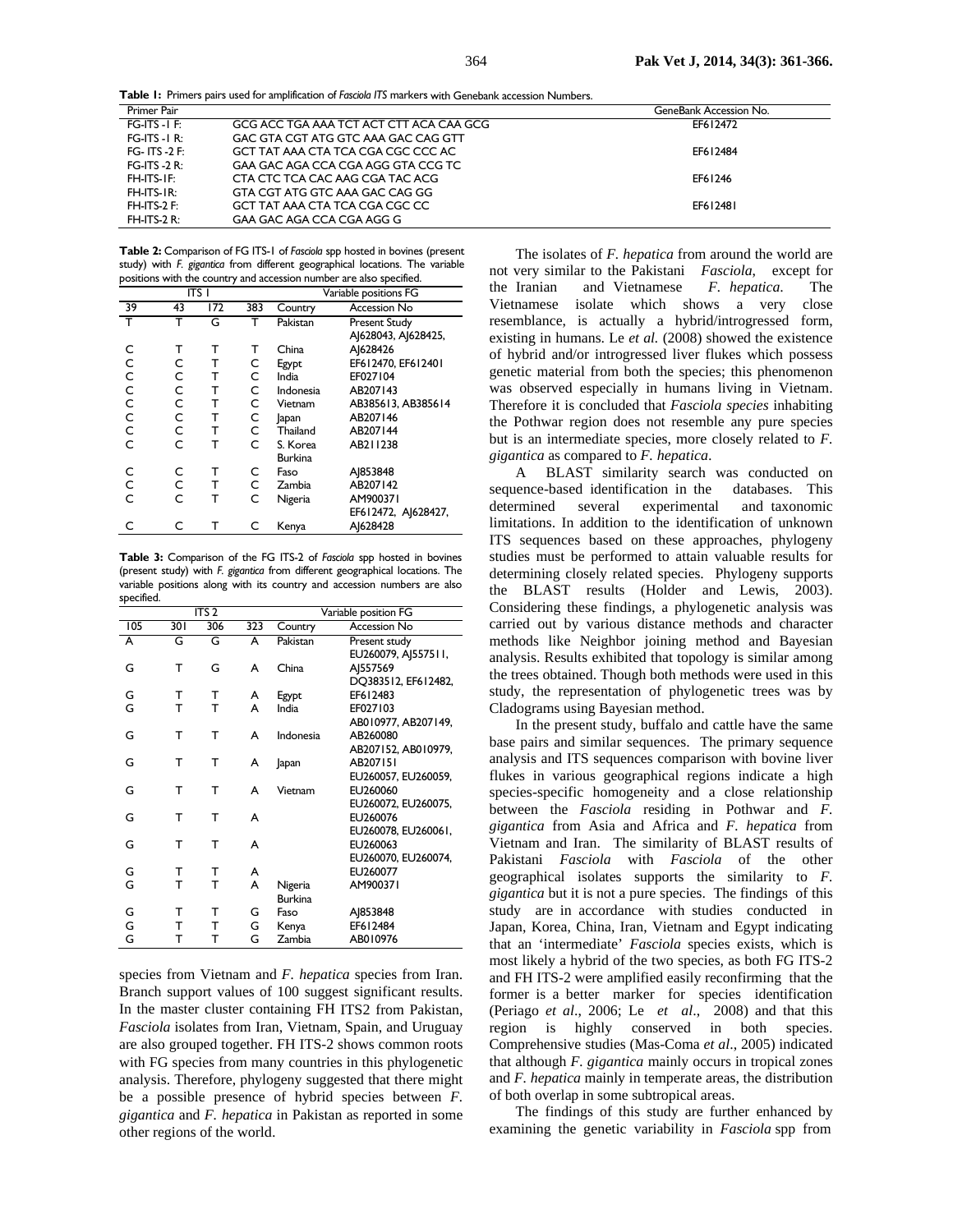

Fig. 4: PCR amplification of FG ITS1 and FG ITS 2, 391 bp bands confirms the presence of FG ITS-1 region in buffalo and cattle, 329 bp bands confirms the presence of FG ITS-2 region in buffalo and cattle. Lane 1 and 10: Ikb DNA marker, Lane 2-4: amplified product of FG ITS-1 Buffalo, Lane 5- 7: amplified product of FG ITS-I Cattle, Lane 9 and 18: Negative control, Lane 11-13: amplified product of FG ITS-2 Buffalo, Lane 14- 16: amplified product of FG ITS-2 Cattle.



**Fig. 5:** PCR amplification of FH ITS 2, 330 bp bands confirms the presence of FG ITS-2 region in buffalo and cattle. Lane 1: 1 kb DNA marker, Lane 2-5: amplified product of FH ITS-2 Buffalo Lane 6-9: amplified product of FH ITS-2 Cattle, Lane 10: negative control.

**Table 4:** Comparison of the FH ITS-2 of *Fasciola spp* hosted in bovines (present study) with *Fasciola hepatica* from different geographical locations. The variable positions along with its country and accession number are specified.

|              | ITS <sub>2</sub> |   |   |   |   | Variable positions FH |                              |
|--------------|------------------|---|---|---|---|-----------------------|------------------------------|
|              | 167 230 236 243  |   |   |   |   |                       | 294 311 Country Accession No |
| $\mathsf{C}$ |                  |   | C | A |   | C Pakistan            | <b>Present Study</b>         |
|              |                  |   |   |   |   |                       | EU260059, EU260060,          |
| C            | т                | т | C | A | т | Vietnam               | EU260069                     |
| т            | C                | C | т | G | т | Iran                  | EF612481                     |
| т            | C                | C | т | G | т | Egypt                 | EF612479-80                  |
| т            | C                | C | т | G | т | China                 | AJ557568, AJ557570           |
| т            | C                | C | т | G | т | Japan                 | AB010978, AB207150           |
| т            | C                | C | т | G | т | France                | AJ557567                     |
| т            | C                | C | т | G | т | Spain                 | AJ272053, AM709498-99        |
| т            | C                | C | т | G | т | Spain                 | AM709609-16, AM709618        |
| т            | C                | C | т | G | т | Spain                 | AM709619, AM709643-49        |
| т            | C                | C | т | G | т | Spain                 | EU391412-24, AM707030        |
|              |                  |   |   |   |   |                       | AM709500, AM709617,          |
| т            | C                | C | т | G | т | Spain                 | AM709620                     |
| т            | C                | C | т | G | т | Uruguay               | AB010974                     |
| т            | C                | C | т | G | т | Australia             | EU260058, AB207148           |
| т            | C                | C | т | G | т | Niger                 | AM900370                     |

different host species and in diverse geographical locations (highlands and lowlands) in Pakistan and by using additional molecular markers like mitochondrial DNA sequences. It will be an interesting aspect to carry out further studies which will highlight the genetic variability of human *Fasciola* prevalent in our region. The presence of extensive water bodies facilitate the development and survival of *Fasciola* spp. in snails and where livestock co-exist, it is a constraint to the farmer's ability to earn their livelihood which contributes significantly to the national economy. It is essential that parasite isolates should be accurately identified for effective diagnosis, treatment and control.

**Acknowledgement:** The research work presented in this article is the part of studies carried out in research project # HEC/338 R & D  $2^{nd}$  Phase 05/280 funded by Higher Education Commission of Pakistan.

#### **REFERENCES**

- Ali NM, 2012. Development and evaluation of a dipstick assay in diagnosis of human fasciolosis. Parasitol Res, 110: 1649-1654.
- Bhutto B, A Arijo, MS Phullan and R Rind, 2012. Prevalence of fascioliasis in buffaloes under different agro-climatic areas of Sindh Province of Pakistan. Int J Agric Biol, 14: 241-245.
- Castresana J, 2000. Selection of conserved blocks from multiple alignments for their use in phylogenetic analysis. Mol Biol Evol, 17: 540-552.
- Chaichanasak P, M Ichikawa, P Sobhon and T Itagaki, 2012. Identification of *Fasciola* flukes in Thailand based on their spermatogenesis and nuclear ribosomal DNA, and their intraspecific relationships based on mitochondrial DNA. Parasitol Int, 61: 545-459.
- Charlier J, M Hostens, J Jacobs, B Van Ranst, L Duchateau *et al.,* 2012. Integrating fasciolosis control in the dry cow management: the effect of closantel treatment on milk production. PLoS One, 7: e43216.
- Chevenet F, C Brun, AL Banuls, B Jacq and R Christen, 2006. TreeDyn: towards dynamic graphics and annotations for analyses of trees. BMC Bioinformatics, 7: 439.
- Chilton NB, 2004. The use of nuclear ribosomal DNA markers for the identification of bursate nematodes (order Strongylida) and for the diagnosis of infections. Anim Health Res Rev, 5: 173-187.
- Choe SE, TT Nguyen, TG Kang, CH Kweon and SW Kang, 2011. Genetic analysis of *Fasciola* isolates from cattle in Korea based on second internal transcribed spacer (ITS-2) sequence of nuclear ribosomal DNA. Parasitol Res, 109: 833-839.
- Dar Y, S Amer, A Mercier, B Courtioux and G Dreyfuss, 2012. Molecular identification of *Fasciola* spp. (Digenea: *Fasciolidae*) in Egypt. Parasite, 19: 177-182.
- Dereeper A, V Guignon, G Blanc, S Audic, S Buffet, F Chevenet, J F Dufayard, S Guindon, V Lefort, M Lescot, JM Claverie and O Gascuel, 2008. Phylogeny. In: robust phylogenetic analysis for the non-specialist. Nucl Acids Res, 1: 36.
- Edgar RC, 2004. MUSCLE: multiple sequence alignment with high accuracy and high throughput. Nucleic Acids Res, 32: 1792-97.
- Farjallah S, BB Slimane, CM Piras, N Amor, G Garippa and P Merella, 2013. Molecular characterization of *Fasciola hepatica* from Sardinia based on sequence analysis of genomic and mitochondrial gene markers. Exp Parasitol, 135: 471-478.
- Farooq Z, S Mushtaq, Z Iqbal and S Akhtar, Shahnaz, 2012. Parasitic helminths of domesticated and wild ruminants in Cholistan desert of Pakistan. Int J Agric Biol, 14: 63-68.
- Fox NJ, PC White, CJ McClean, G Marion, A Evans and MR Hutchings, 2011. Predicting impacts of climate change on *Fasciola hepatica* risk. PLoS One, 6: e16126.
- Gascuel O, 1997*.* BIONJ: an improved version of the NJ algorithm based on a simple model of sequence data. Mol Biol Evol, 14: 685*–* 695.
- Heneberg P, 2013. Phylogenetic data suggest the reclassification of *Fasciola jacksoni* (Digenea: Fasciolidae) as *Fascioloides jacksoni* comb. nov. Parasitol Res, 112: 1679-1689.
- Holder M and PO Lewis, 2003. Phylogeny estimation: Traditional and bayesian approaches. Nat Rev Genet, 4: 275.
- Le TH, NV De, T Agatsuma, TGT Nguyen, QD Nguyen, DP McManus and D Blair, 2008. Human fascioliasis and the presence of hybrid/introgressed forms of *Fasciola he*patica and *Fasciola gigantica*  in Vietnam. Int J Parasitol, 38: 725-730.
- Liu GH, RB Gasser, ND Young, HQ Song, L Ai and XQ Zhu, 2014. Complete mitochondrial genomes of the 'intermediate form' of *Fasciola* and *Fasciola gigantica* and their comparison with *F. hepatica*. Parasit Vectors, 7: 150.
- Mas-Coma S, MA Valero and MD Bargues, 2009a. Climate change effects on trematodiases, with emphasis on zoonotic fascioliasis and schistosomiasis. Vet Parasitol, 163: 264-280.
- Mas-Coma S, MA Valero and MD Bargues, 2009b. *Fasciola,* lymnaeids and human fascioliasis, with a global overview on disease transmission, epidemiology, evolutionary genetics, molecular epidemiology and control. Adv Parasitol, 69: 41-146.
- Mas-Coma S, MD Bargues and MA Valero, 2005. Fascioliasis and other plant-borne trematode zoonoses. Int J Parasitol, 35: 1255-1278.
- Notredame C, DG Higgin and J Heringa, 2000. T-Coffee: A novel method for fast and accurate multiple sequence alignment. J Mol Biol, 302: 205-17.
- Periago, MV, MA Valero, M El-Sayed, K Ashrafi, A El-Wakeel, MY<br>Mohamed, 2006. Phenotypic analysis of adults of Fasciola analysis of adults of Fasciola *hepatica*, *Fasciola gigantica* and intermediate forms from the endemic region of Gilan, Iran. Parasitol Int, 55: 249-260.